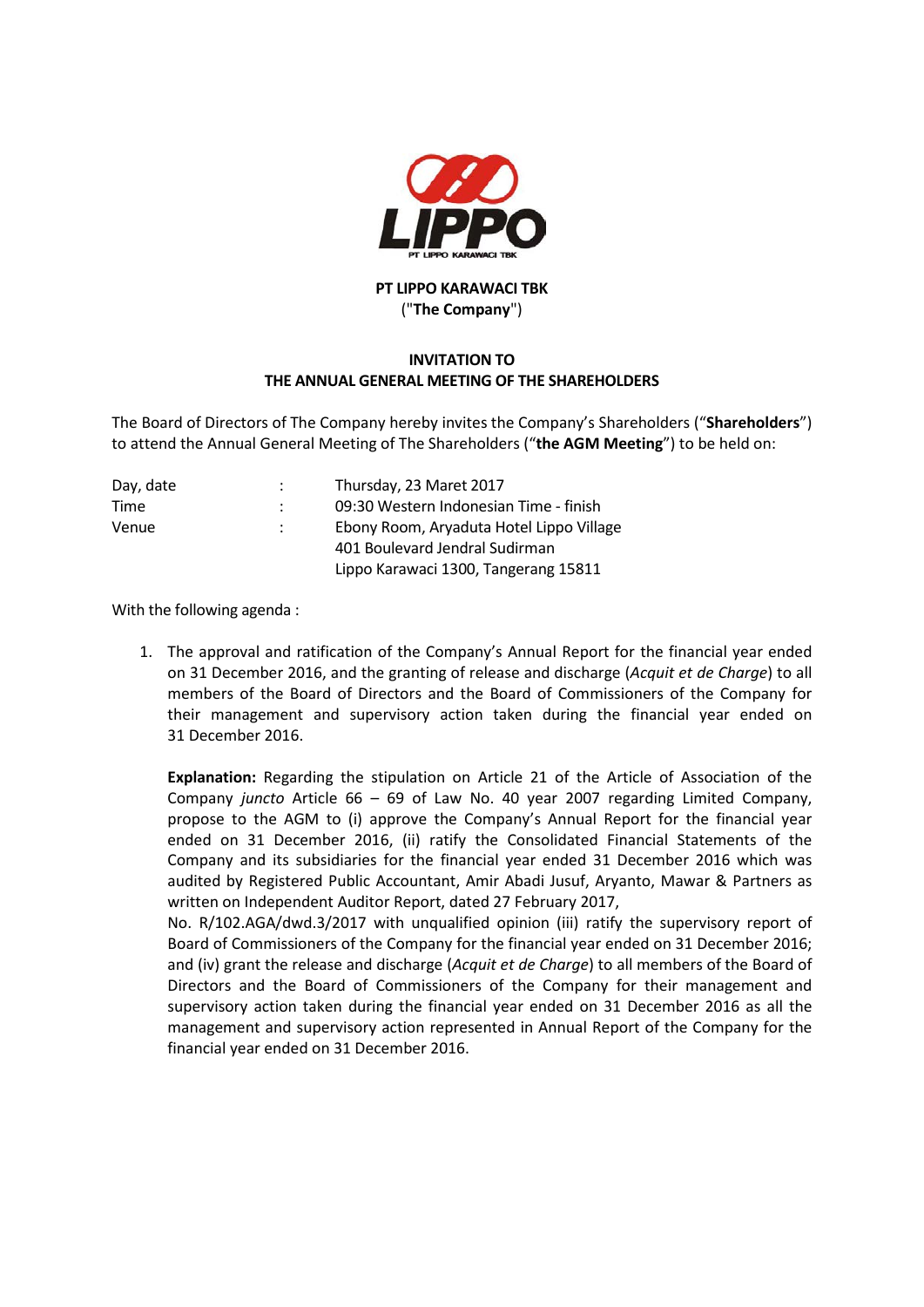2. The determination of the use of the Company's Net Profit/Loss from the fiscal year ended on 31 December 2016;

**Explanation:** Regarding Article 22 paragraph 1 of the Company's Article of Association *juncto* Article 70 and 71 of Law No. 40 year 2007 of Limited Company: propose to the AGM to allocate the appropriation of the Company's net profit for the year ended 31 December 2016, which will be allocated for cash dividends, reserve funds, and retained earnings of the Company.

3. The appointment of the Board of Commissioners and/or the Board of Directors of the Company including the Independent Commissioner and Independent Director of the Company and the determination of the honorarium and other allowances for members of the Board of Commissioners, the remuneration and other allowances for the members of the Board of Directors.

**Explanation:** The term of office of the Board of Commissioners and the Board of Directors of the Company will end by the closing of AGM this year. Therefore, based on Financial Services Authority (FSA) Article 8 paragraph 3 POJK No. 33/POJK.04/2014, Article 15 and 18 of the Company's Article of Association, and also recommendation from Nomination and Remuneration Committee; propose to the AGM to approve on appointment members of the Board of Commissioners and/or the Board of Directors with term of office until the closing of AGM which will be held on 2020.

4. The appointment of a Registered Public Accountant Firm to audit the Company's book for the financial year ended on 31 December 2017.

**Explanation:** Based on Article 11 paragraph 4 (d) in the Article of Association of the Company *juncto* Article 68 of Law No. 40 year 2007 regarding Limited Company, the Company propose in AGM a Registered Public Accounting Firm which will audit books of the Company for the financial year ended 31 December 2017.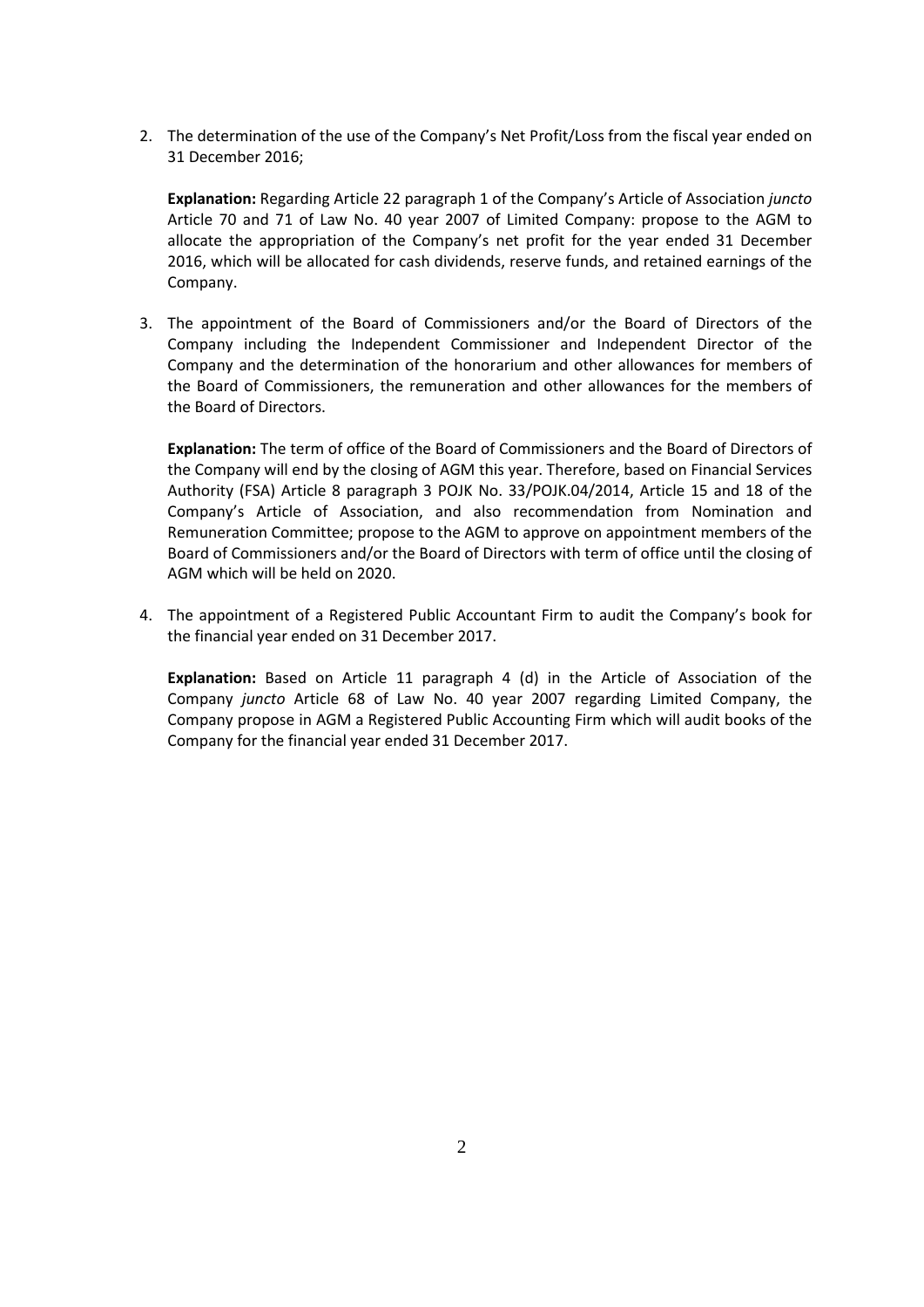## **Notes**:

- 1. This Invitation pursuant to Article 12 (3) of the Company's Article of Association and the Regulation of the Financial Services Authority No. 32/POJK.04/2014 regarding Planning and Conducting of General Meeting of Shareholders of a Public Company and the Company does not send a separate invitation to the Shareholders, so this is as an official invitation to the Shareholders of the Company.
- 2. The shareholders entitled to attend or to be represented in the Meeting are:
	- a. For the Company's shares not yet in the Collective Custody: the Shareholder whose name or his legitimate attorney is recorded in the Company's Register of Shareholders at 16:00 Western Indonesian Time on 28 February 2017.
	- b. For the Company's shares in the Collective Custody: an account holder or his legitimate attorney whose name is recorded in the register of account or the custodian bank at PT Kustodian Sentral Efek Indonesia ("KSEI") on 28 February 2017 not later than 16.00 Western Indonesian Time; and

The account holders in the Collective Custody shall provide the list of shareholders that they manage to KSEI to obtain KTUR.

- 3. The Shareholder or his attorney who will attend the Meeting is courteously requested to bring and submit a copy of his resident identity card (KTP) or other identity card to the Registrar's officer prior to entering the Meeting room. The Shareholder whose share is in the Collective Custody, shall bring KTUR obtainable through their broker or Custodian Bank.
- 4. a. The Shareholders who is unable to attend the Meeting may be represented by his legitimate attorney by presenting a valid Power of Attorney as determined by the Board of Directors of the Company with a condition that a member of the Board or Directors or the board of Commissioners and an employee may act as an Attorney of the Shareholders in the Meeting, however the vote they cast during voting shall not be counted.
	- b. The Power of Attorney form may be obtained from the Company's head office at Menara Matahari 22<sup>nd</sup> Floor, Jalan Boulevard Palem Raya No. 7, Lippo Karawaci Central, Tangerang 15811, Banten - Indonesia. It can also be downloaded from the Company's website www.lippokarawaci.co.id.
	- c. All Power of Attorneys shall be received the Company's Board of Directors at the Company's head office at the address referred to in point 4.b, at the latest 3 (three) working days prior to the date of the Meeting, which on Monday, 20 March 2017 at 16:00 Western Indonesian Time.
- 5. The Company's Shareholders in the form of a legal entity such as a limited liability company, cooperation, a foundation or a pension fund shall bring a copy of all of its complete articles of association.
- 6. The material of the AGM including Annual Report of the Company is available at the Company's Office since the date of the Invitation up to the date of the Meeting. The material can also be downloaded from the Company's website, [www.lippokarawaci.co.id](http://www.lippokarawaci.co.id/) or by submitting written request by the Shareholders to and received by the Corporate Secretary of the Company at the latest 1 (one) working day prior to the date of the Meeting.